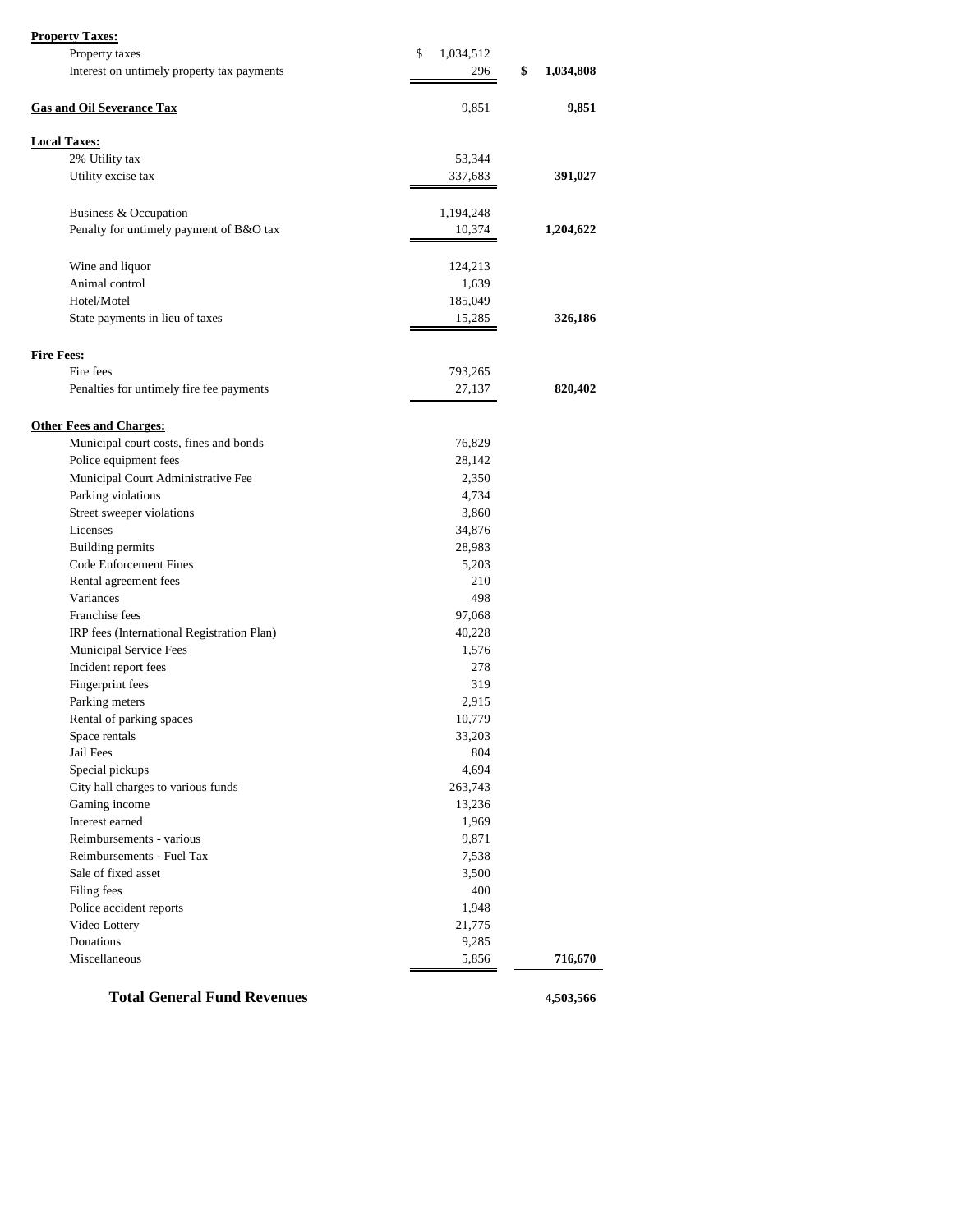| <b>REVENUES:</b>                                                 |              |              |
|------------------------------------------------------------------|--------------|--------------|
| Coal Severance Tax                                               | \$<br>24,857 |              |
| Miscellaneous Revenues                                           | \$<br>98     |              |
| Interest earned                                                  | 146          | \$<br>25,101 |
| <b>EXPENDITURES:</b><br>Capital Outlay - Fire Department Related | 146,940      | 146,940      |
| Deficiency of revenues over expenditures                         |              | (121, 839)   |
| Fund balance at beginning of year (audited)                      |              | 198,822      |
| Fund balance at end of year (unaudited)                          |              | 76,983       |

 **COAL SEVERANCE FUND**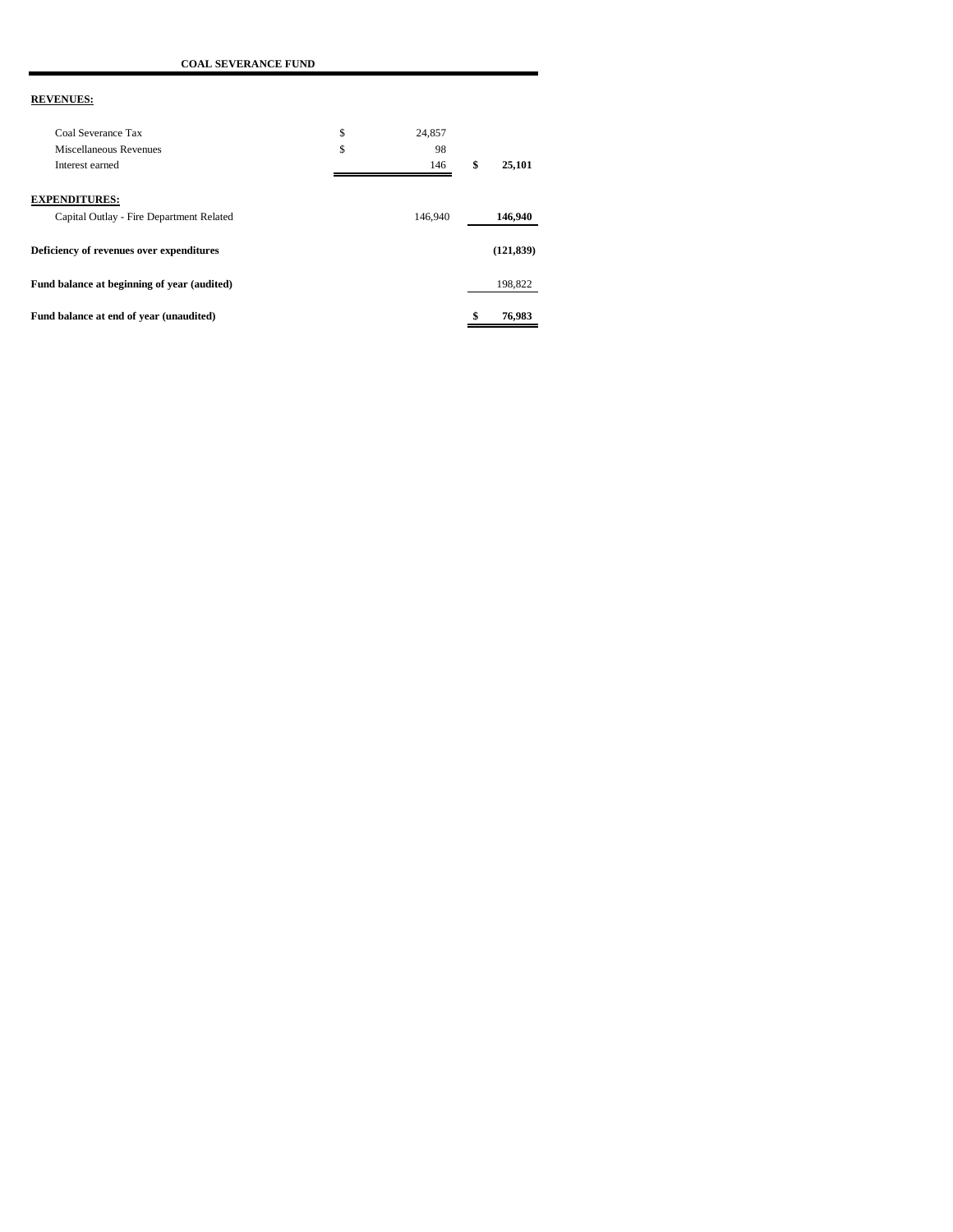| Interest earned                                              | \$<br>1,603     |
|--------------------------------------------------------------|-----------------|
| <b>EXPENDITURES</b>                                          |                 |
| Capital Outlay                                               |                 |
| <b>Excess of revenues over expenditures before transfers</b> | 1,603           |
| <b>Transfer In</b>                                           | 300,000         |
| Fund balance at beginning of year (audited)                  | 839,762         |
| Fund balance at end of year (unaudited)                      | \$<br>1,141,365 |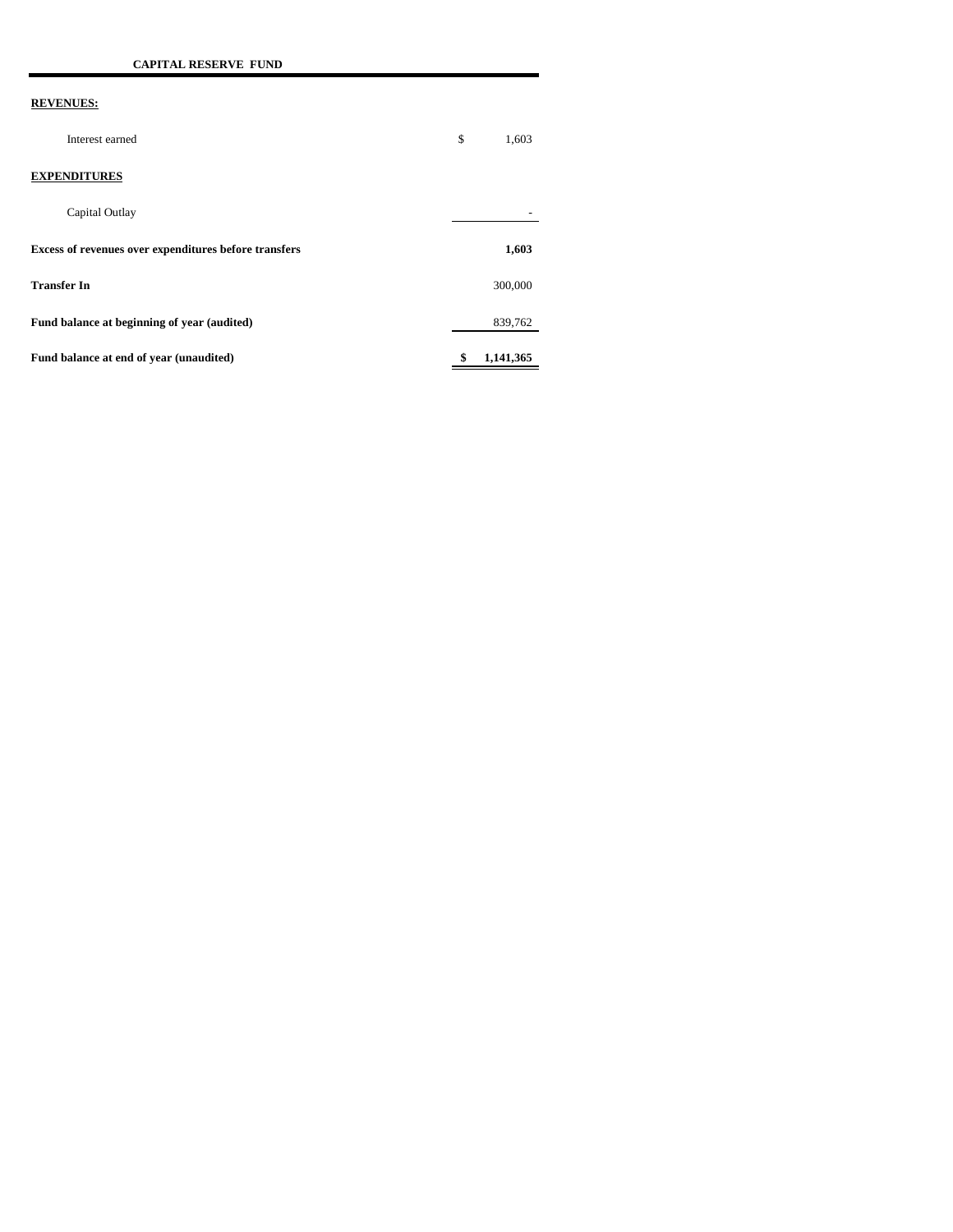| Charges for services                                        | \$<br>10,045 |               |
|-------------------------------------------------------------|--------------|---------------|
| Intergovernmental                                           | 28,037       |               |
| Donations                                                   | 3,695        |               |
| Contribution from General Fund                              | 225,000      |               |
| Interest                                                    | 80           |               |
| Refunds & Reimbursements                                    | 1,587        |               |
| Loan Proceeds                                               | 28,945       |               |
| Miscellaneous                                               | 3,246        | \$<br>300,635 |
|                                                             |              |               |
| <b>EXPENDITURES:</b>                                        |              |               |
| <b>Personal Services</b>                                    | 186,615      |               |
| <b>Contractual Services</b>                                 | 24,229       |               |
| Commodities                                                 | 54,735       |               |
| Capital Outlay                                              | 37,746       | 303,325       |
| <b>Excess of revenues over expenditures</b>                 |              | (2,690)       |
| Fund balance at beginning of year (excludes capital assets) |              | 78,383        |
| Fund balance at end of year (unaudited)                     |              | \$<br>75,693  |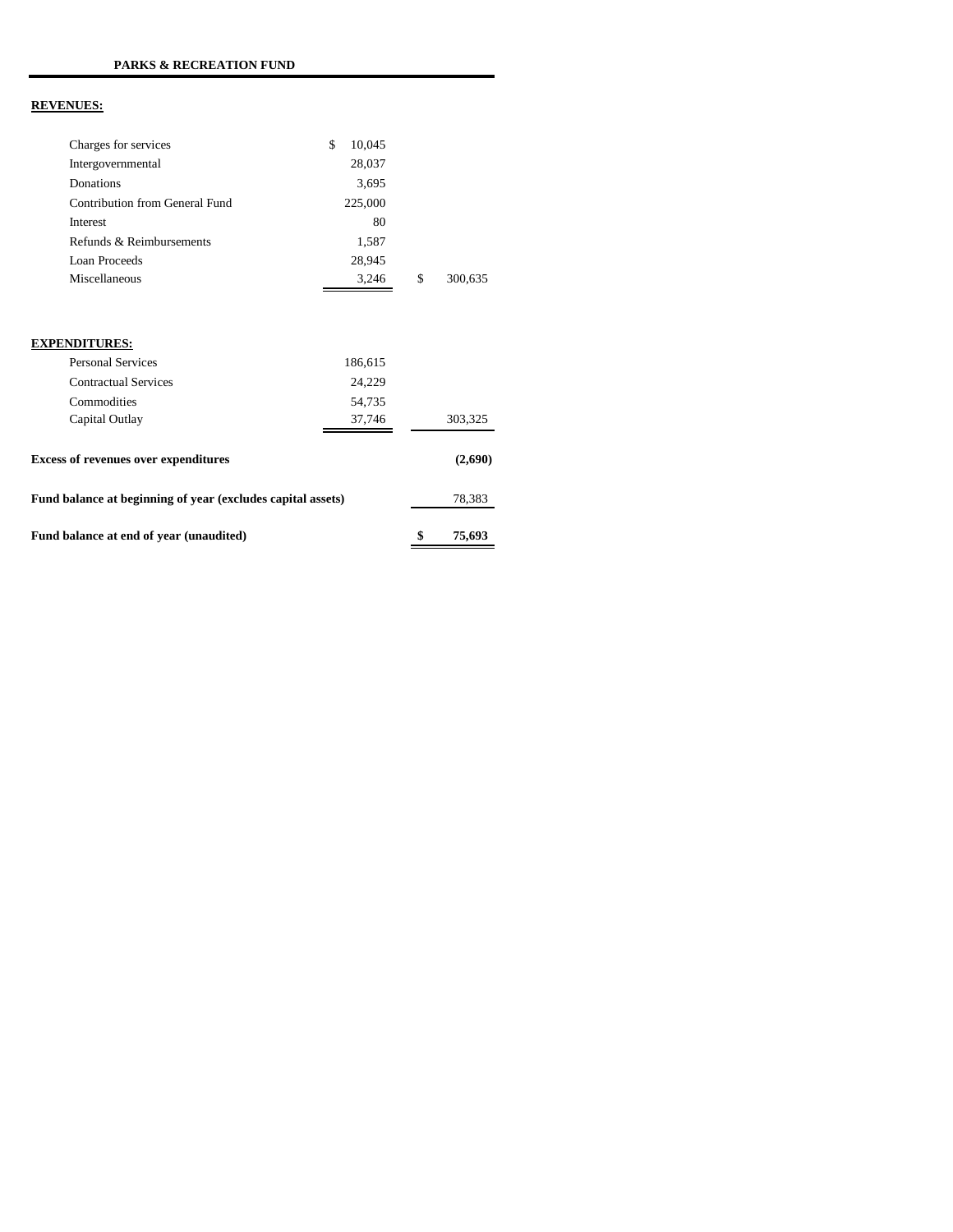| Total net position - ending (unaudited)  |                 | \$<br>486,390   |
|------------------------------------------|-----------------|-----------------|
| Total net position - beginning (audited) |                 | 240,986         |
| Change in net position                   |                 | 245,404         |
| Depreciation                             | 51,965          | 1,098,674       |
| Commodities                              | 163,317         |                 |
| Other expense                            | 2,293           |                 |
| <b>Contractual Services</b>              | 524,769         |                 |
| Personal Services                        | 356,330         |                 |
| <b>EXPENDITURES:</b>                     |                 |                 |
| Miscellaneous                            | 6,857           | \$<br>1,344,078 |
| Interest                                 | \$<br>559       |                 |
| Charges for services                     | \$<br>1,336,662 |                 |
|                                          |                 |                 |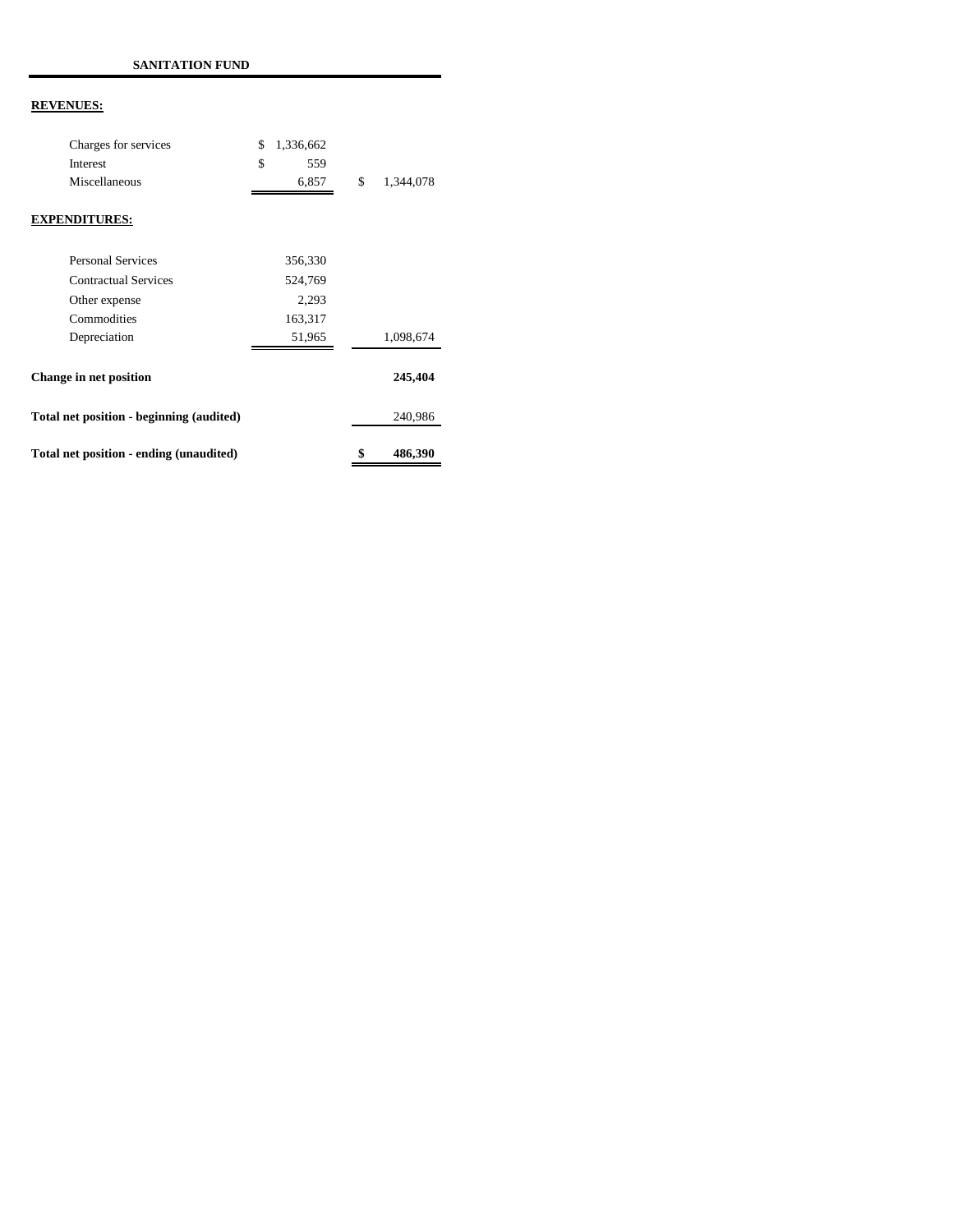## **ADDITIONS:**

| Employee contribution     | \$28,137 |     |         |
|---------------------------|----------|-----|---------|
| Employer contribution     | 239,857  |     |         |
| Gain on Investments       | 234,604  |     |         |
| Premium Surtax allocation | 85,605   |     |         |
| Interest earned           | 62.111   | \$. | 650.314 |

## **DEDUCTIONS:**

| Net assets - ending (unaudited)  |          | \$<br>3,273,103 |
|----------------------------------|----------|-----------------|
| Net assets - beginning (audited) |          | 3,004,879       |
| Net increase (decrease)          |          | 268,224         |
| Other Plan disbursements         | \$39,337 | 382,090         |
| Pensions paid                    | 334,747  |                 |
| Administrative costs             | 8,006    |                 |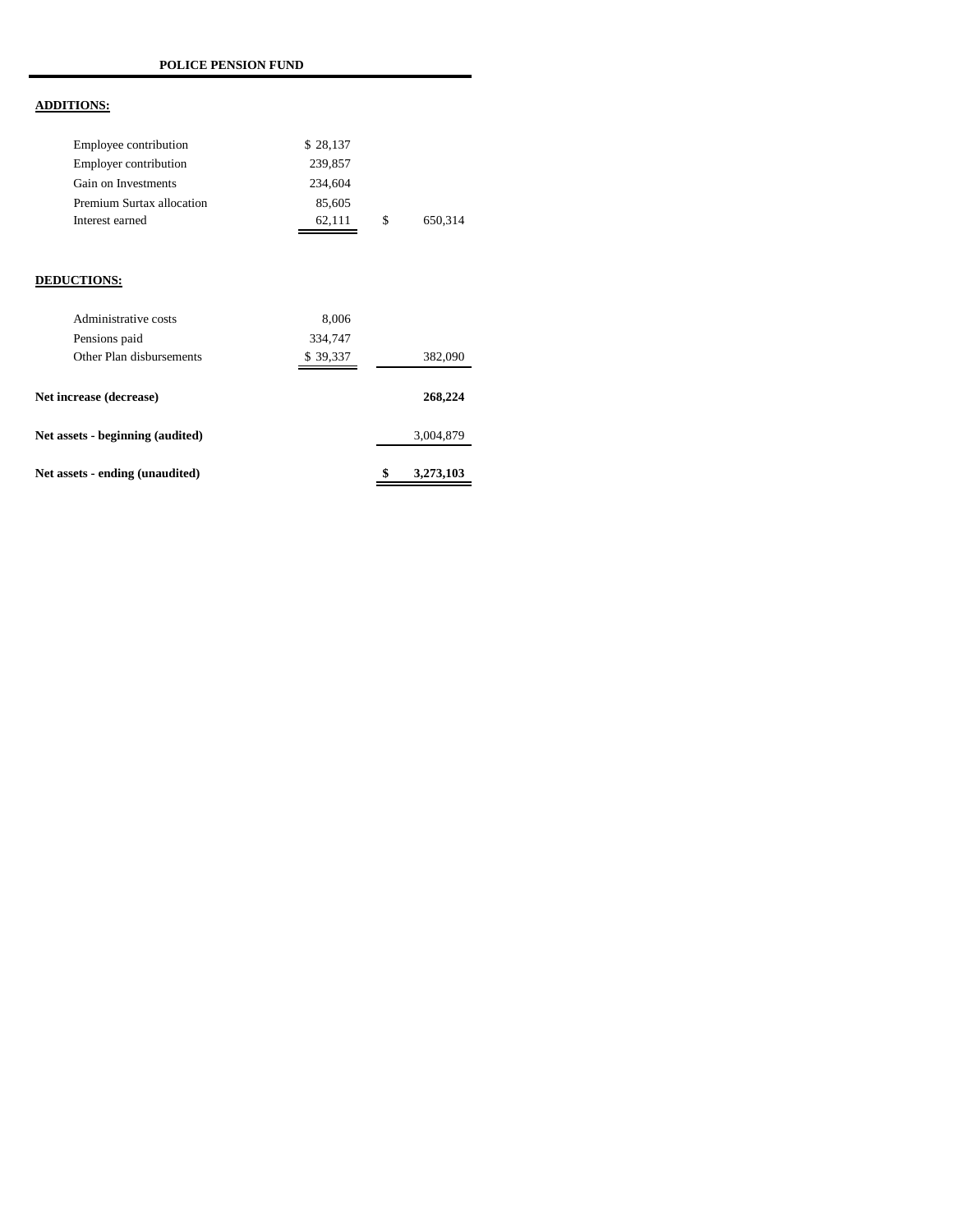## **ADDITIONS:**

| Employee contribution     | \$11,438 |         |
|---------------------------|----------|---------|
| Employer contribution     | 57.179   |         |
| Gain on investments       | 97.617   |         |
| Premium Surtax allocation | 31.901   |         |
| Interest earned           | 26,618   | 224.753 |

#### **DEDUCTIONS:**

| Pensions paid                    | 37,911     |                 |
|----------------------------------|------------|-----------------|
| Professional services            | 4.458<br>S | 42,369          |
| Net increase (decrease)          |            | 182,384         |
| Net assets - beginning (audited) |            | 1,307,000       |
| Net assets - ending (unaudited)  |            | \$<br>1,489,384 |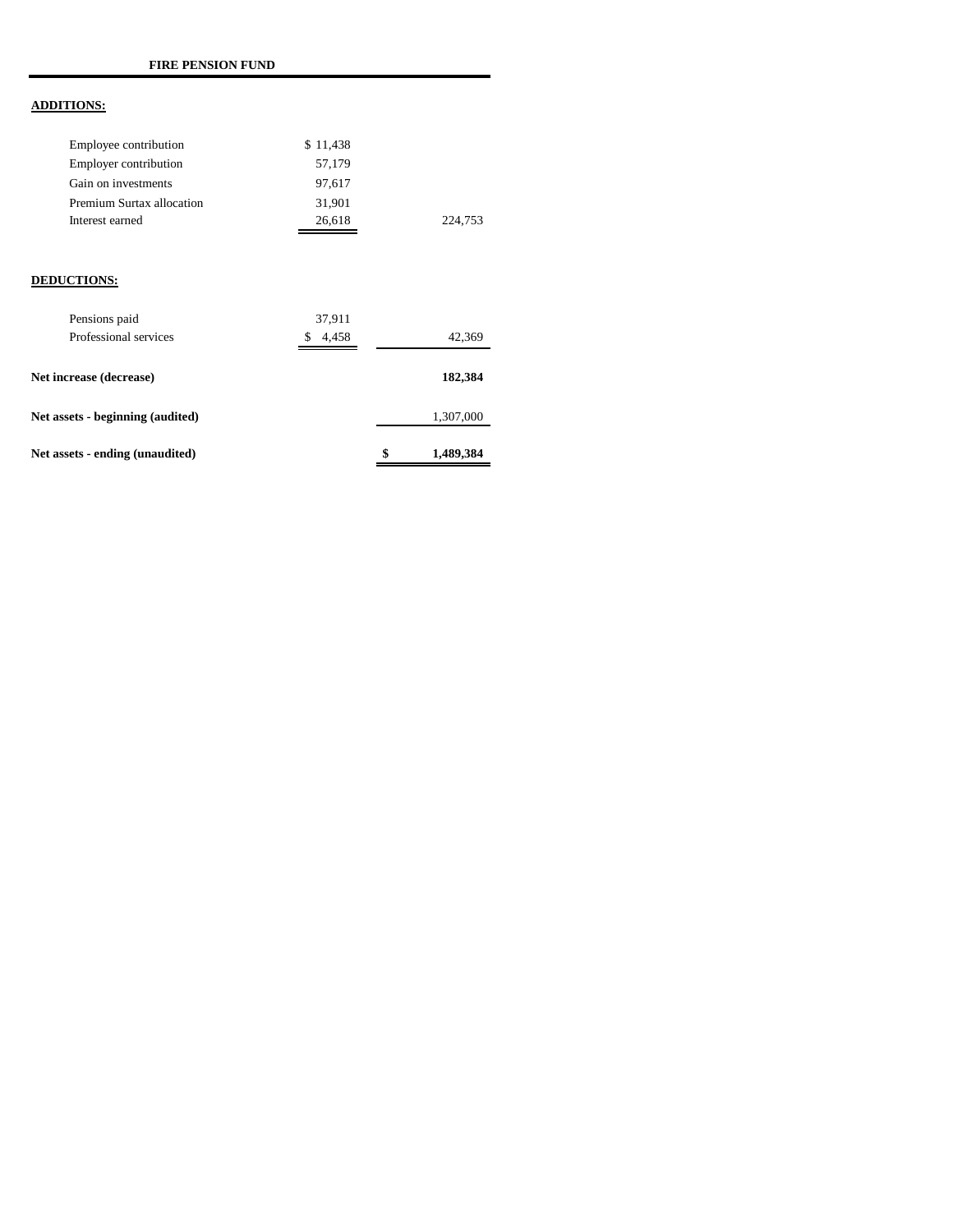| Residential               | 1,190,319<br>\$ |                 |
|---------------------------|-----------------|-----------------|
| Metered commercial        | 465,913         |                 |
| Tap and connection fees   | 7,590           |                 |
| Reimbursements - Fuel Tax | 3,510           |                 |
| Sales for resale          | 282,512         |                 |
| Interest earned           | 571             |                 |
| Penalty income            | 23,046          |                 |
| Miscellaneous             | 43,208          | \$<br>2,016,669 |

### **EXPENDITURES:**

| <b>PUMPING PLANT</b>                            |         |         |
|-------------------------------------------------|---------|---------|
| Power purchased for pump                        | 168,732 |         |
| Salary and wage                                 | 106,260 |         |
| All other                                       | 33,480  | 308,472 |
|                                                 |         |         |
| <u>WATER TREATMENT PLANT</u>                    |         |         |
| Chemicals - treatment                           | 183,219 |         |
| Chemicals - other                               | 3,949   |         |
| Salary and wage                                 | 101,680 |         |
| All Other                                       | 45,305  |         |
| Sludge disposal                                 | 45,507  |         |
| Testing                                         | 11,340  |         |
| Gas, oil and tires                              | 4,461   |         |
| Office supplies                                 | 2,473   |         |
| Maintenance - structure and improvements        | 1,194   |         |
| Maintenance - equipment                         | 1,198   | 400,326 |
|                                                 |         |         |
| <b>TRANSMISSION AND DISTRIBUTION</b>            |         |         |
| Fire mains                                      | 950     |         |
| Salary and wage                                 | 336,008 |         |
| All other                                       | 143,187 |         |
| Building rental                                 | 12,206  |         |
| <b>Utilities</b>                                | 11,677  |         |
| Telephone                                       | 5,588   |         |
| Maintenance - structure and improvements        | 10,339  |         |
| Maintenance - transmission & distribution mains | 82,619  |         |
| Maintenance - vehicles and equipment            | 26,349  |         |
| Maintenance - services                          | 15,289  |         |
| Maintenance - meters                            | 42,870  |         |
| Maintenance - Hydrants                          | 1,837   |         |
| Travel                                          | 1,156   |         |
| Uniforms                                        | 5,116   |         |
| Gas, oil and tires                              | 17,070  | 712,261 |
|                                                 |         |         |
| <b>CUSTOMER ACCOUNTING</b>                      |         |         |
| Supervision                                     | 23,314  |         |
| Material and expense - customer accounts        | 11,677  | 34,991  |
|                                                 |         |         |
| <b>GENERAL AND ADMINISTRATIVE</b>               |         |         |
| All other                                       | 45,689  |         |
| Depreciation and amortization expense           | 175,413 |         |
| Interest on long-term debt                      | 77,738  |         |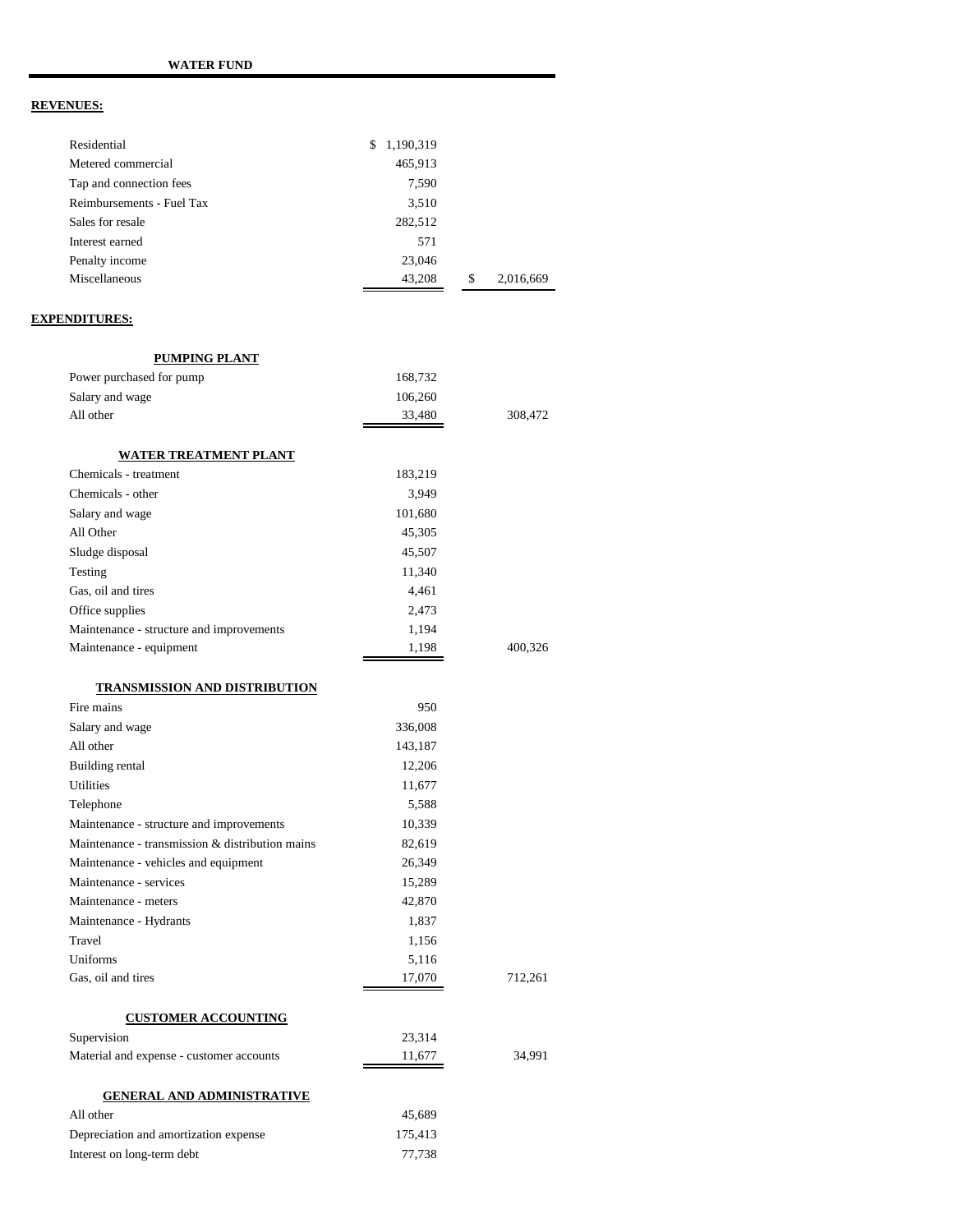| Total net position - ending (unaudited)  |               | \$<br>2,733,760 |
|------------------------------------------|---------------|-----------------|
| Total net position - beginning (audited) |               | 2,665,668       |
| <b>Change in net position</b>            |               | 68,092          |
| <b>Total water fund expenditures</b>     |               | 1,948,577       |
| Regulatory commission expense            | 14,502<br>\$. | 492,527         |
| Worker's compensation insurance          | 16,862        |                 |
| Retirement                               | 65,904        |                 |
| Group insurance - OPEB Costs             | 13,980        |                 |
| FICA expense                             | 44,653        |                 |
| Property insurance                       | 13,903        |                 |
| Outside services employed                | 23,883        |                 |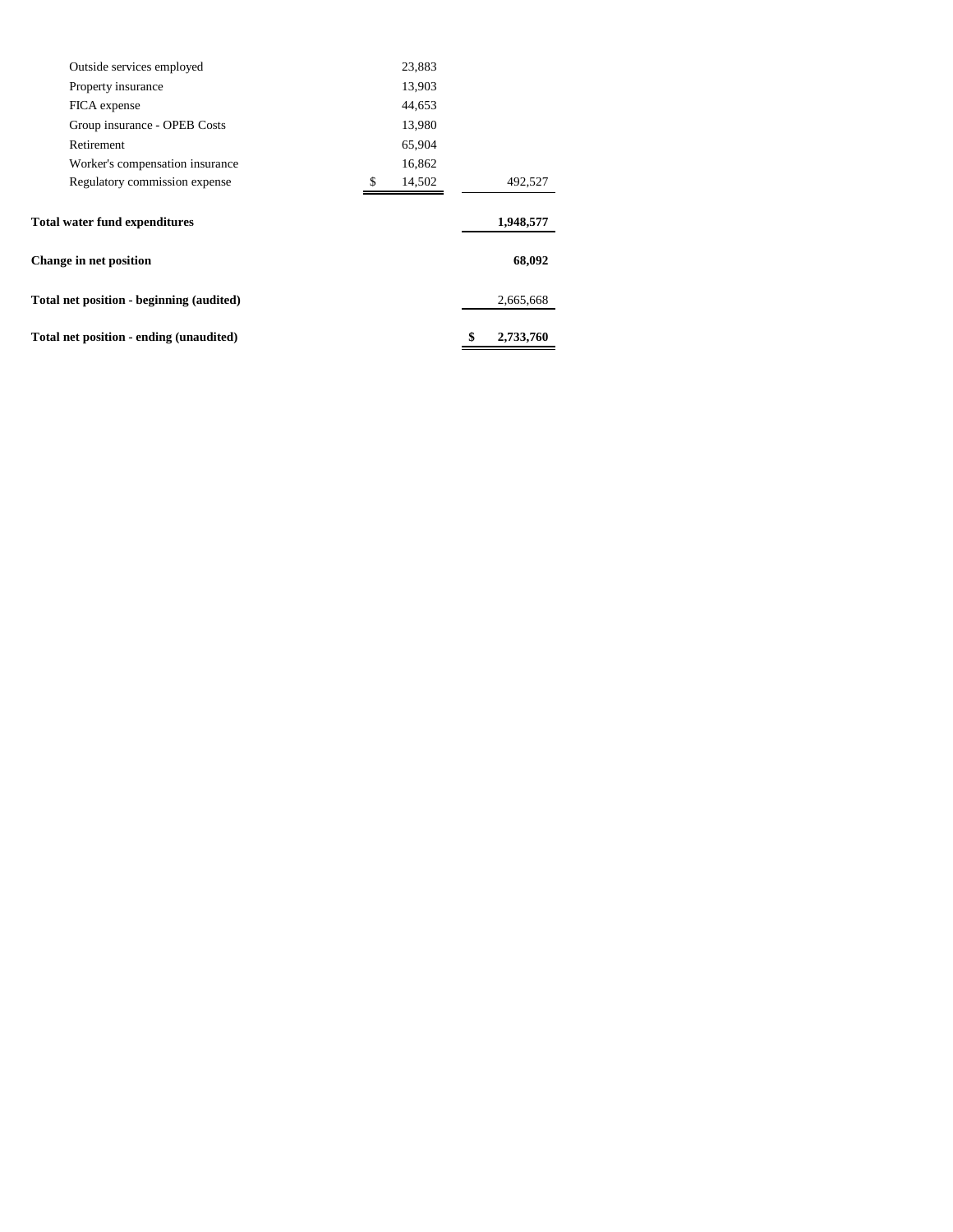| Metered residential       | \$<br>889,101 |                 |
|---------------------------|---------------|-----------------|
| Unmetered residential     | 12,923        |                 |
| Metered commercial        | 774,184       |                 |
| Tap and connection fees   | 1,200         |                 |
| Service to other systems  | 365,179       |                 |
| Interest earned           | 1,579         |                 |
| Reimbursements - Other    | 5,143         |                 |
| Reimbursements - Fuel Tax | 2.480         |                 |
| Penalty income            | 22,877        |                 |
| Lab analysis services     | 25,923        |                 |
| Miscellaneous receipts    | 4,335         | \$<br>2.104.924 |

#### **EXPENDITURES:**

| <b>COMBINED SEWER OVERFLOW</b>                 |         |         |
|------------------------------------------------|---------|---------|
| Regular wages                                  | 36,394  |         |
| Overtime                                       | 1,878   |         |
| Supplies and other related expense             | 1,210   | 39,482  |
| <b>COLLECTING</b>                              |         |         |
| Regular wages                                  | 58,923  |         |
| Overtime                                       | 6,315   |         |
| Supplies and expense                           | 2,252   |         |
| Stromwater supplies and expense                | 7,664   | 75,154  |
| <b>PUMPING</b>                                 |         |         |
| Power and fuel                                 | 76,212  |         |
| Maintenance - structures and improvements      | 4,803   |         |
| Gas, oil and tires                             | 8,817   |         |
| Telephone                                      | 5,419   |         |
| Supplies and other related expense             | 15,445  |         |
| Overtime wages                                 | 6,316   |         |
| Salary and wage                                | 55,208  |         |
| All other expenses                             | 27,367  |         |
| Maintenance - vehicles and equipment           | 17,351  |         |
| Maintenance - pumping equipment                | 7,805   | 224,743 |
| <b>TREATMENT AND DISPOSAL</b>                  |         |         |
| Regular wages                                  | 217,993 |         |
| Overtime wages                                 | 12,234  |         |
| Purification supplies and expense              | 138,487 |         |
| Other supplies and expense                     | 17,863  |         |
| Contract analysis                              | 17,172  |         |
| Chemical treatment expense                     | 13,029  |         |
| Maintenance - treatment and disposal equipment | 22,961  |         |
| Maintenance - Structures and Improvements      | 22,038  |         |
| All other expense                              | 51,213  | 512,990 |
| <b>CUSTOMER ACCOUNTING</b>                     |         |         |
| Salary and wages                               | 14,753  |         |
| Overtime wages                                 | 140     |         |
| Customer accounts                              | 12,470  | 27,363  |

#### **GENERAL AND ADMINISTRATIVE**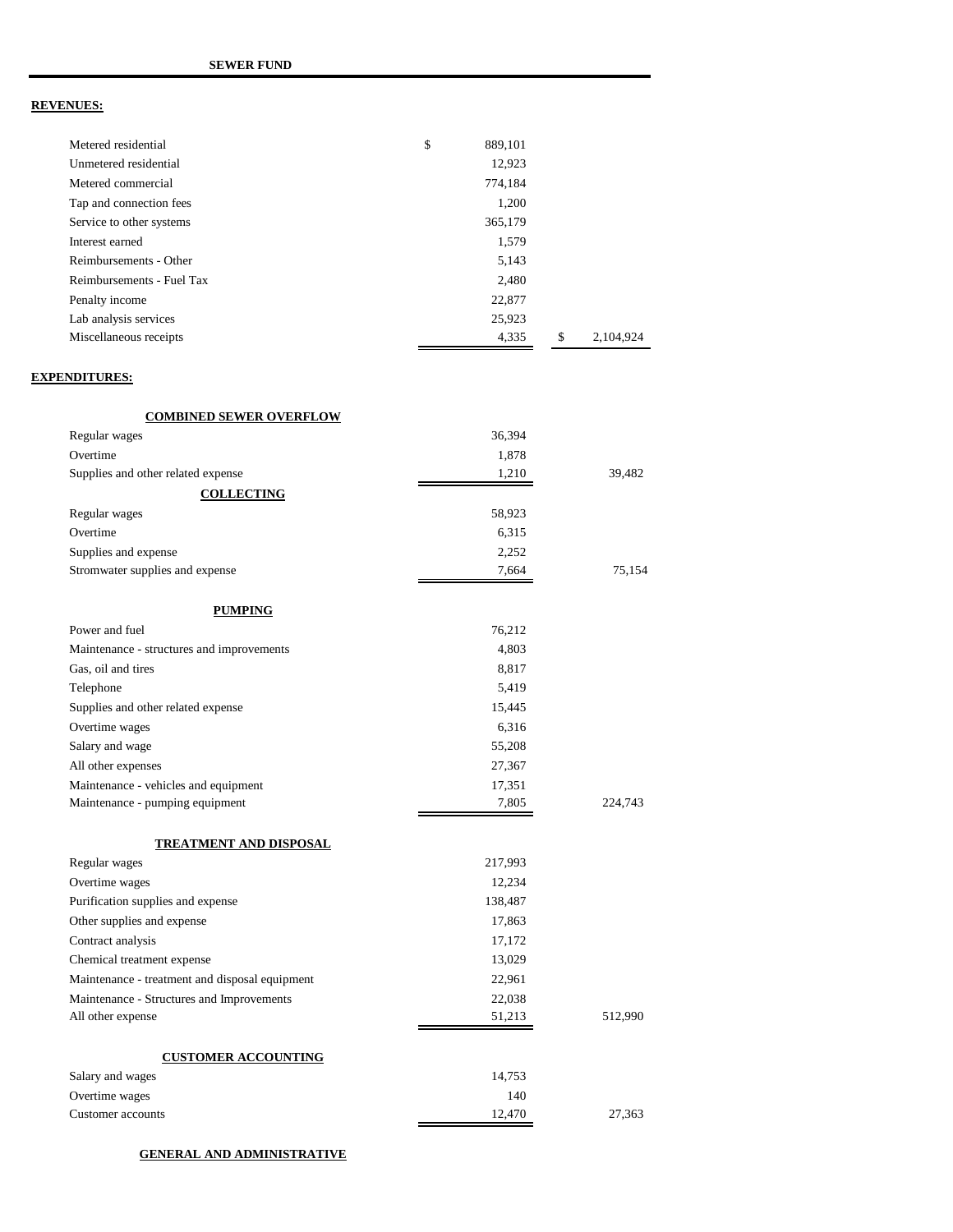| Total net position - ending (unaudited)  |         | \$<br>2,310,311 |
|------------------------------------------|---------|-----------------|
| Total net position - beginning (audited) |         | 2,160,052       |
| <b>Change in net position</b>            |         | 150,259         |
| <b>Total sewer fund expenditures</b>     |         | 1,954,665       |
| Worker's compensation insurance          | 8,856   | 1,074,933       |
| Group insurance - OPEB Costs             | 9,234   |                 |
| Retirement                               | 35,080  |                 |
| Group insurance                          | 71,768  |                 |
| FICA expense                             | 32,785  |                 |
| Property and liability insurance         | 13,903  |                 |
| Consent decree                           | 12,410  |                 |
| Miscellaneous                            | 11,881  |                 |
| Regulatory commission expense            | 12,697  |                 |
| Special legal services                   | 32,796  |                 |
| Interest on long-term debt               | 195,159 |                 |
| Special services                         | 97,110  |                 |
| Sanitary board                           | 2,900   |                 |
| Depreciation and amortization            | 538,354 |                 |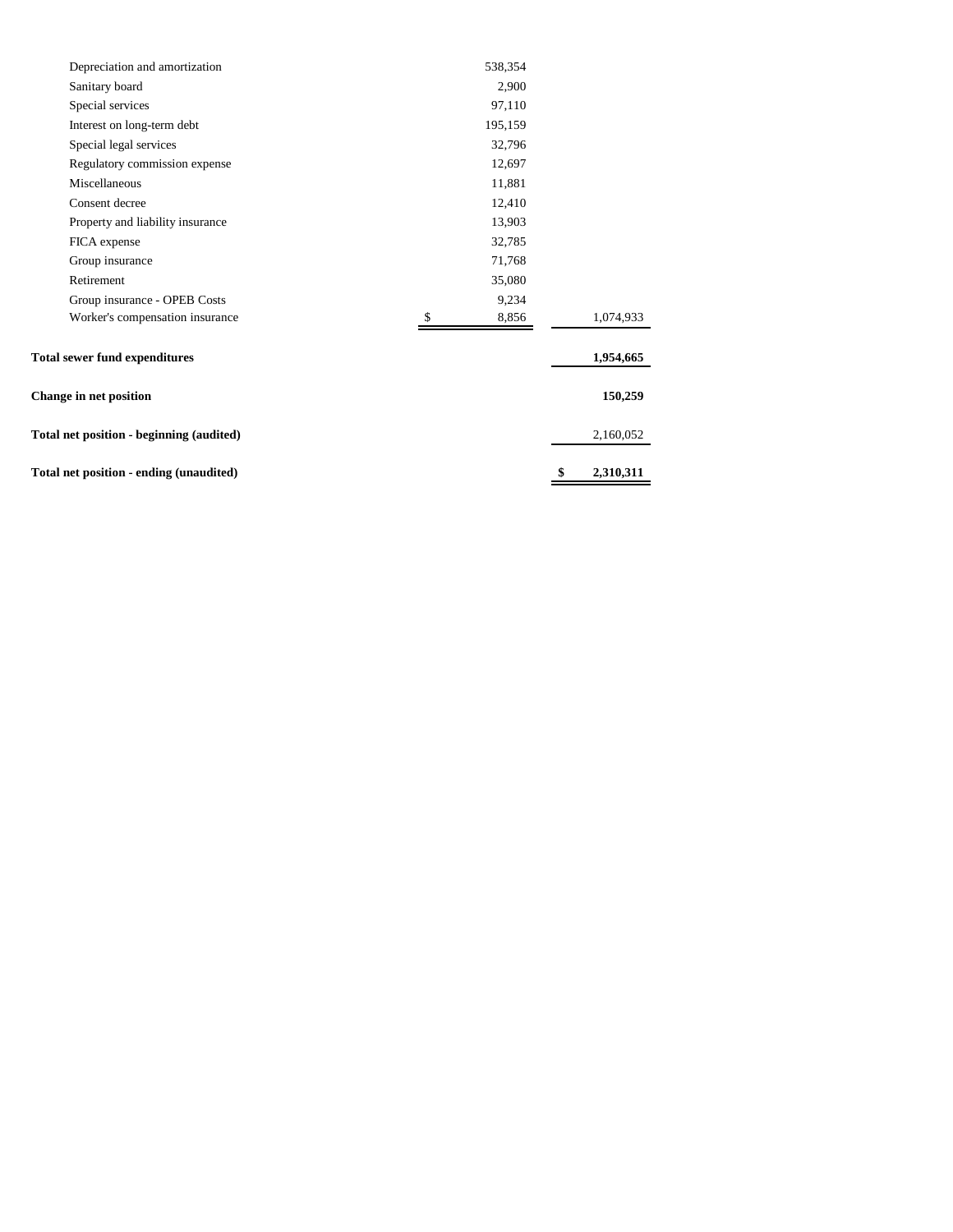| <b>LANDFILL FUND</b>                     |        |               |
|------------------------------------------|--------|---------------|
| <b>REVENUES:</b>                         |        |               |
| Charges for services                     | 215    |               |
| Interest                                 | 1,123  |               |
| Miscellaneous                            | 310    | \$<br>1,648   |
| <b>EXPENDITURES:</b><br>Other expenses   | 52,247 | 52,247        |
| Change in net position                   |        | (50, 599)     |
| Total net position - beginning (audited) |        | 692,791       |
| Total net position - ending (unaudited)  |        | \$<br>642,192 |